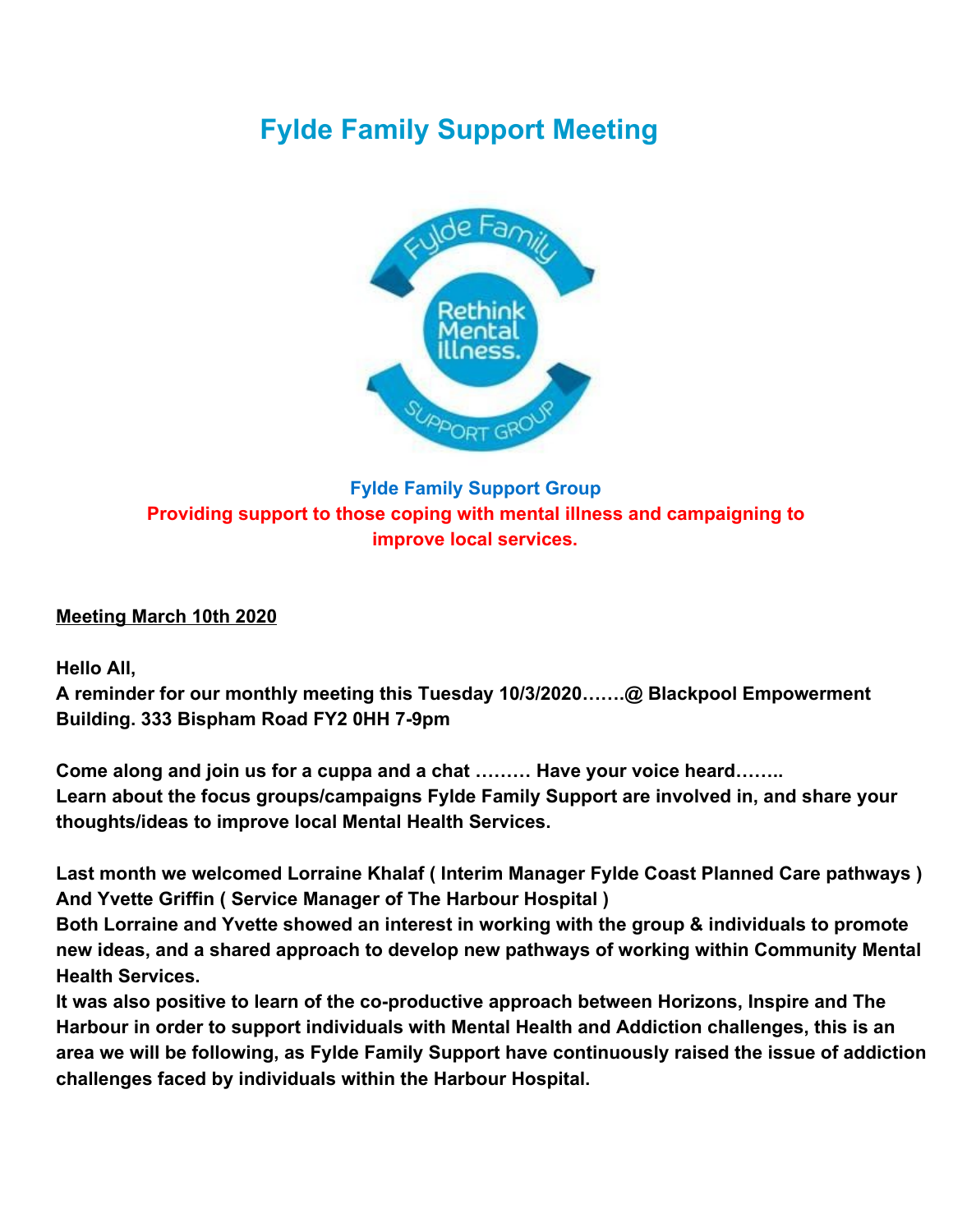**Two of our members already have an informal meeting arranged with Yvette Griffin, and we look forward to the outcome of the meeting. What can be learnt and What can we share ?**

#### **Light Lounge ( Crisis Cafe ) @ Whitegate Drive Independent Living Centre**

**There still has been some obstacles to be overcome, but hopefully the proposed date for the official launch of the Light Lounge will be the week beginning 20th April. All information will be shared with the group nearer the time. The Light Lounge will be available to all those seeking help, at a time of Mental Health Crisis, within Blackpool & Fylde Coast, as an alternative ( where possible ) to A&E Hospital Services.**

### **Blackpool Fylde & Wyre CCG Co-Production Sub Group**

**We have been contacted by Blackpool & Fylde CCG Sub Group.**

**They would like to gather some recent ( last 12 months ) anonymous stories, around "unmet needs"within primary and community mental health services. and most importantly, what we think would help improve primary and community services within the Fylde Coast.**

**Organisations willing to help will receive an email with a guide for people, with an explanation of what the stories will be used for, consent forms, a template to capture the story and how to receive feedback ( CCG Website )**

**The CCG are not expecting organisations to gather large number of stories, they would rather have quality " lived experience " accounts of individuals " bounced back and forward " between services, so these accounts can be shared with the senior decision makers and used to inform commissioning decisions. If you have a story to share, please contact the group, let your voice be heard.**

#### **Rethink Group Development North West**

**The Rethink Campaign Team are launching a new campaign/petition on welfare. They are looking for people who have had direct experience of people close to taking their own life or feeling suicidal as a direct result of DWP Policy. If you know of anyone who has had a deeply distressful experience with DWP Policies please contact the group and your details will be passed to the Campaign & Policy Team to liaise directly.**

**Rethink/Fylde FamilySupport Social Groups**

**Vinyl Community Group**

**Meets 1st and 3rd Monday of the month at Leyton Community House 7-9pm 5 Grenfell Ave FY3 7BS Relax, Chill, Chat and Share Records From the Past and Present**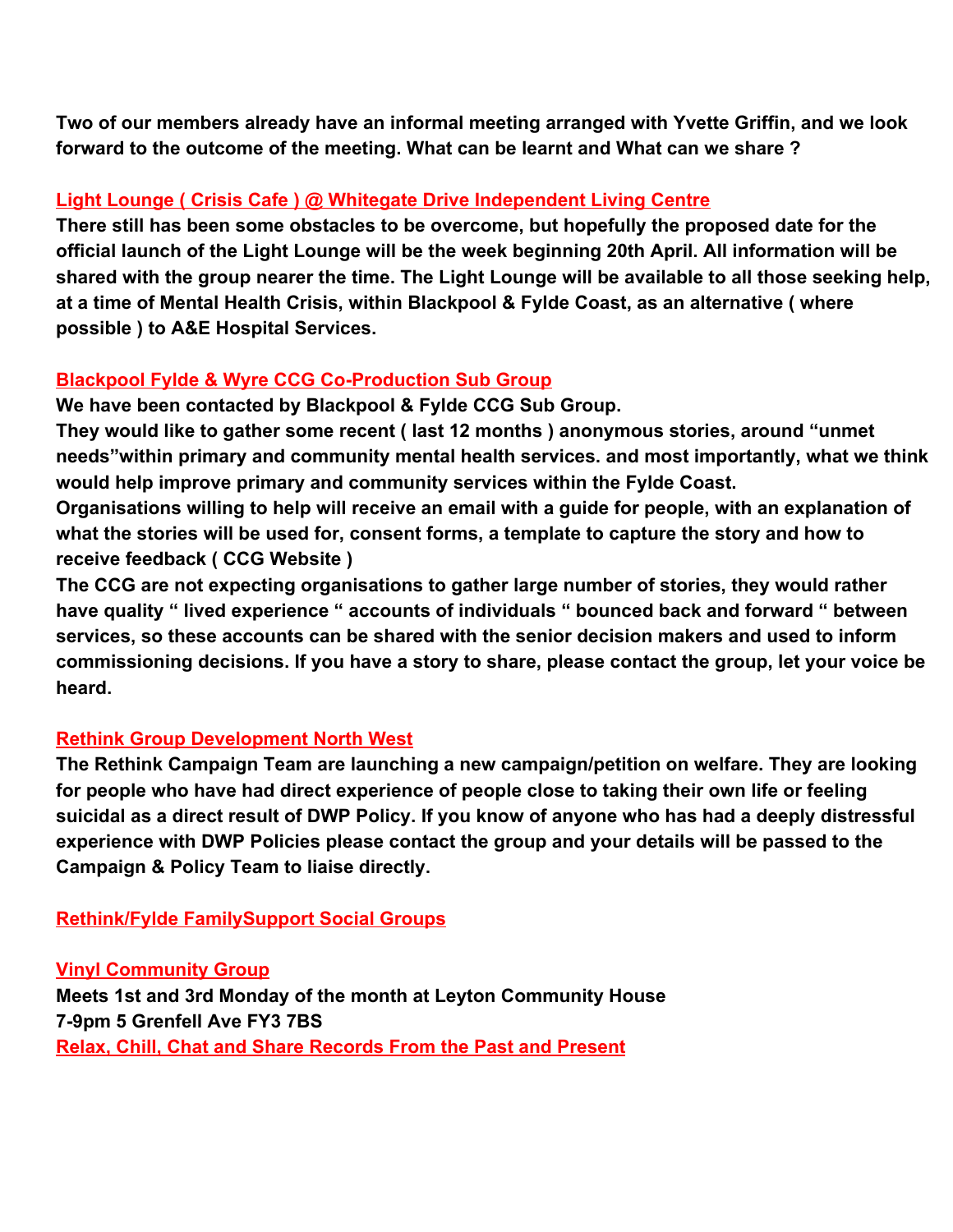**……………………………………………………………………………………………………………..**

#### **Rethink Fylde Family Support Dog Walking Group.**

**Every wednesday morning 10.00-11.30am Meets Outside Stanley Park Visitor Centre….**

**Come along and join the group for a stroll around Stanley Park, and afterwards share a cuppa and a chat in the visitor centre.**

**No dog ?? Come along anyway, enjoy the walk, enjoy the chat, make new friends !!!!!!**

**And the next time you are in Mereside Tesco , look out for Fylde Family Support Dog Walking Group in Tesco's Bag of Help Scheme.**

**The money raised from the sale of a reusable bag for life is used to fund local projects/groups. Each time a customer shops they will be offered a blue token at the checkout and be able to vote for their choice of project/group within the community. Collect your blue token and please support Rethink Fylde Family Support Dog Walking Group.**

**We look forward to seeing you all on Tuesday. If you cannot make the meeting but would still like to contribute with ideas and have your voice heard, or alternatively require any further information on any of the topics covered, please email at [fyldefamilysupportgroup@rethink.org](mailto:fyldefamilysupportgroup@rethink.org)**

**Best Wishes Fylde Family Support Group**